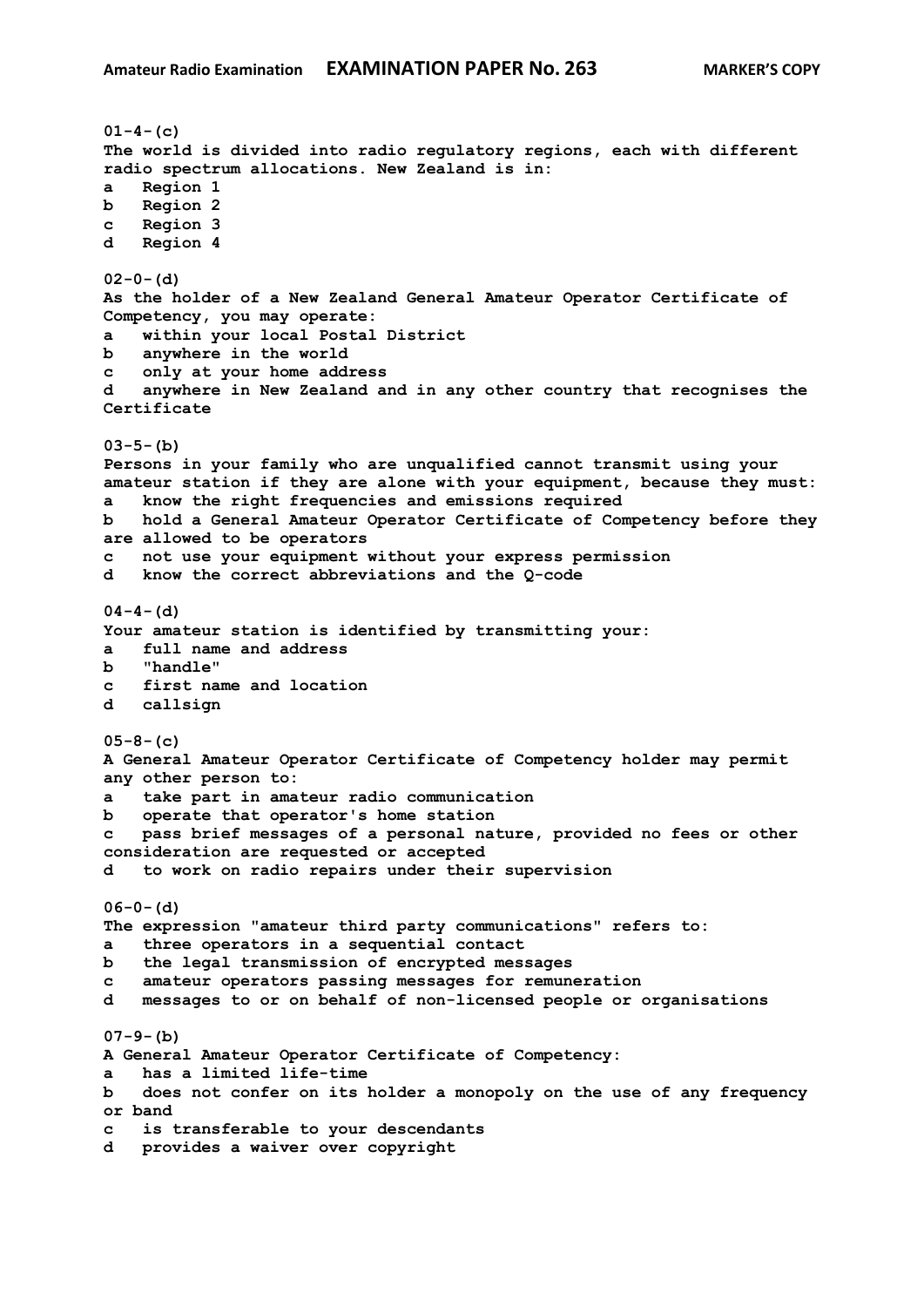```
08-1-(a)
When first qualified, an amateur radio operator is permitted to:
   a work on specified bands for 3 months, log at least 50 contacts and 
retain the log book for at least one year for possible official 
inspection
b operate on all HF bands at least weekly using a computer for log-
keeping
c operate only in the amateur bands between 5 and 25 MHz for 12 months 
and present the log book for official inspection
d operate on amateur bands between 5 and 25 MHz as and when the 
operator chooses
09-4-(c)
The band 146 to 148 MHz is:
a exclusive to repeater operation
b allocated exclusively for police communications
c shared with other communication services
d reserved for emergency communications
10-8-(d)
The term describing opposition to electron flow in a circuit is:
a current
b voltage 
c power
d resistance
11-2-(d)
An important difference between a lead acid battery and a common torch 
battery is that only the lead acid battery:
a has two terminals
b contains an electrolyte
c can be operated upside-down
d can be recharged
12-6-(c)
The unit for the potential difference between two points in a circuit is 
the:
a ampere
b ohm
c volt
d coulomb
13-7-(a)
This voltage is needed to cause a current of 200 mA to flow in a lamp of 
25 ohm resistance:
a 5 volt
b 8 volt 
c 175 volt
d 225 volt 
14-5-(a)
A current of 0.5 ampere flows through a resistor when 12 volt is applied. 
The value of the resistor is:
a 24 ohm
b 6 ohm
c 12.5 ohm
d 17 ohm
```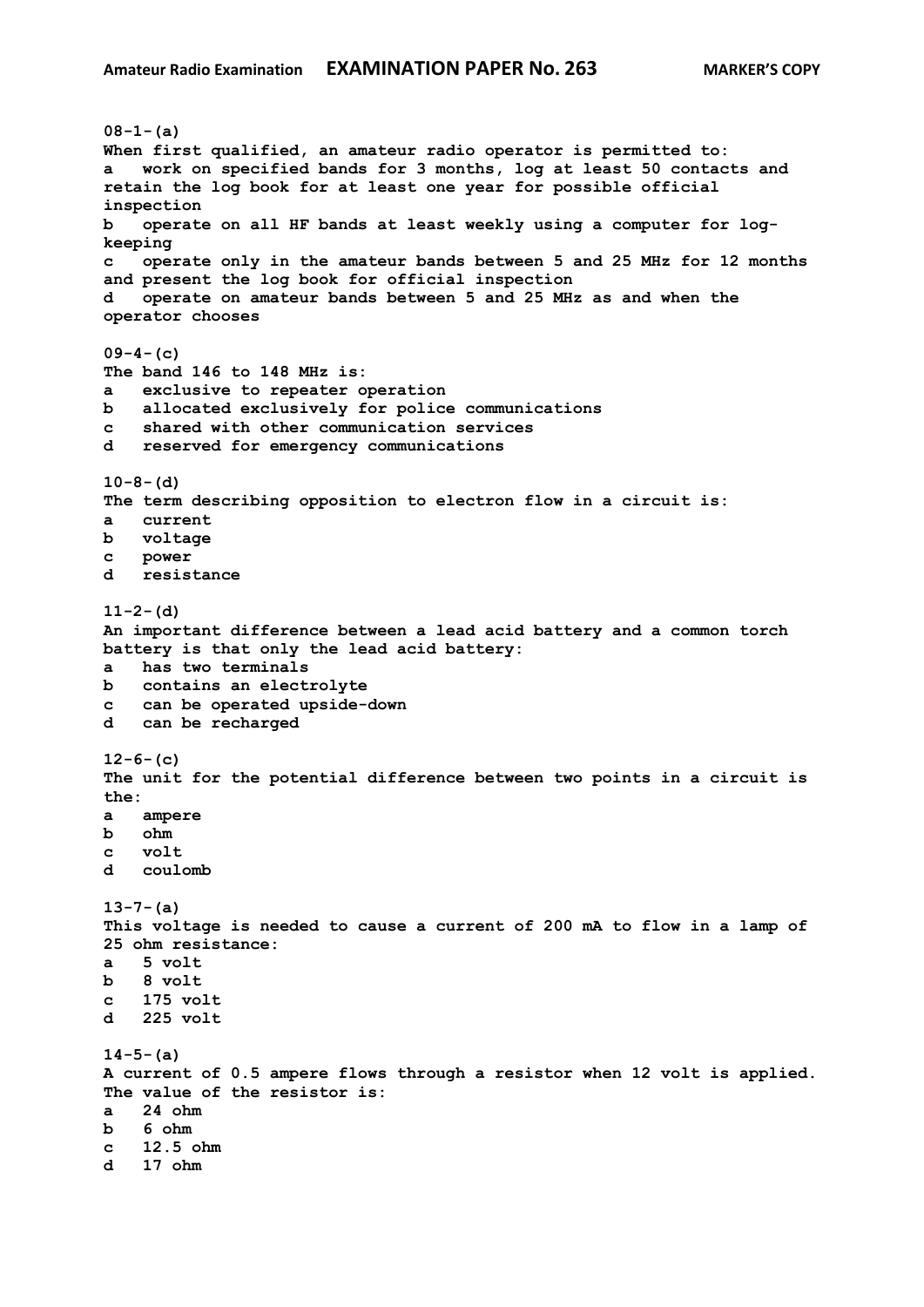```
15-7-(a)
Three 10,000 ohm resistors are connected in series across a 90 volt 
supply. The voltage drop across one of the resistors is:
a 30 volt
b 60 volt 
c 90 volt 
d 15.8 volt
16-8-(d)
Resistors of 68 ohm, 47 kilohm, 560 ohm and 10 ohm are connected in 
parallel. The total resistance is:
a between 68 and 560 ohm
b between 560 and 47 kilohm
c greater than 47 kilohm
d less than 10 ohm
17-9-(b)
Three 500 ohm resistors are wired in series. Short-circuiting the centre 
resistor will change the value of the network from:
a 500 ohm to 1000 ohm
b 1500 ohm to 1000 ohm
c 1000 ohm to 500 ohm
d 1000 ohm to 1500 ohm
18-8-(d)
The power delivered to an antenna is 500 watt. The effective antenna 
resistance is 20 ohm. The antenna current is:
a 25 amp
b 2.5 amp
c 10 amp
d 5 amp
19-1-(b)
The following two electrical units multiplied together give the unit 
"watt":
a volt and farad
b volt and ampere
c farad and henry 
d ampere and henry
20-7-(d)
One GHz is equal to:
a 1000 kHz
b 10 MHz
c 100 MHz
d 1000 MHz
21-5-(d)
Three 15 picofarad capacitors are wired in parallel. The value of the 
combination is:
a 18 picofarad
b 12 picofarad 
c 5 picofarad
d 45 picofarad
```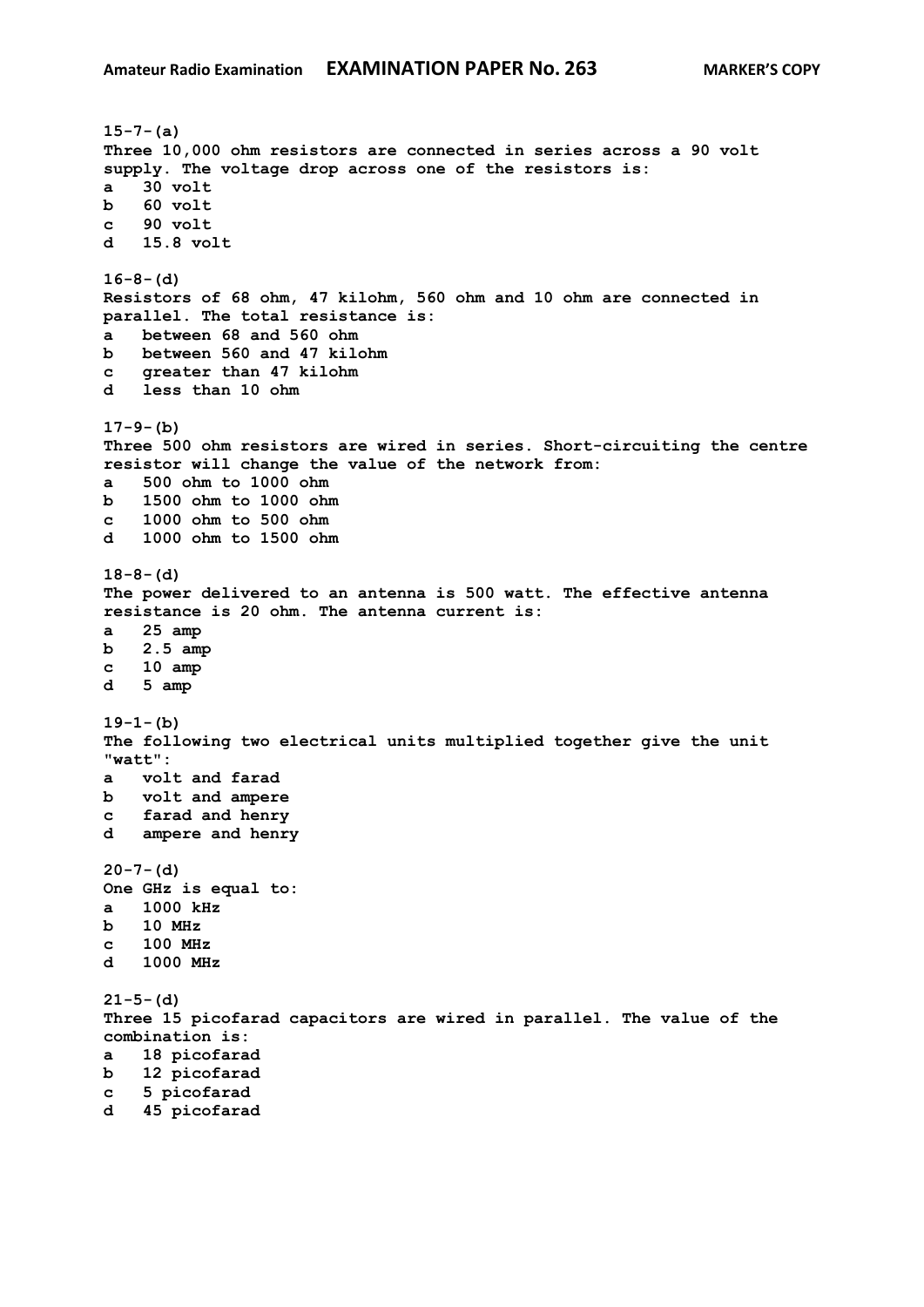**22-2-(b) Two 20 uH inductances are connected in parallel. The total inductance is: a 20 uH b 10 uH c 40 uH d 80 uH 23-4-(b) An earth wire should be connected to the metal chassis of a mainsoperated power supply, to ensure that if a fault develops, the chassis: a does not develop a high voltage with respect to the phase lead b does not develop a high voltage with respect to earth c becomes a conductor to bleed away static charge d provides a path to ground in case of lightning strikes 24-6-(b) The type of rectifier diode found most often in power supplies is: a lithium b silicon c germanium d copper oxide 25-3-(c) Bipolar transistors usually have: a 4 connecting leads b 1 connecting lead c 3 connecting leads d 2 connecting leads 26-5-(a) A feature common to thermionic valves and transistors is that both: a can amplify signals b have electrons drifting through a vacuum c convert electrical energy to radio waves d use heat to cause electron movement 27-2-(b) The correct instrument for measuring the supply current to an amplifier is a: a wattmeter b ammeter c voltmeter d ohmmeter 28-1-(d) The input to an amplifier is 1 volt rms and output 100 volt rms. Assuming the same impedances, this is an increase of: a 10 dB b 20 dB c 100 dB d 40 dB**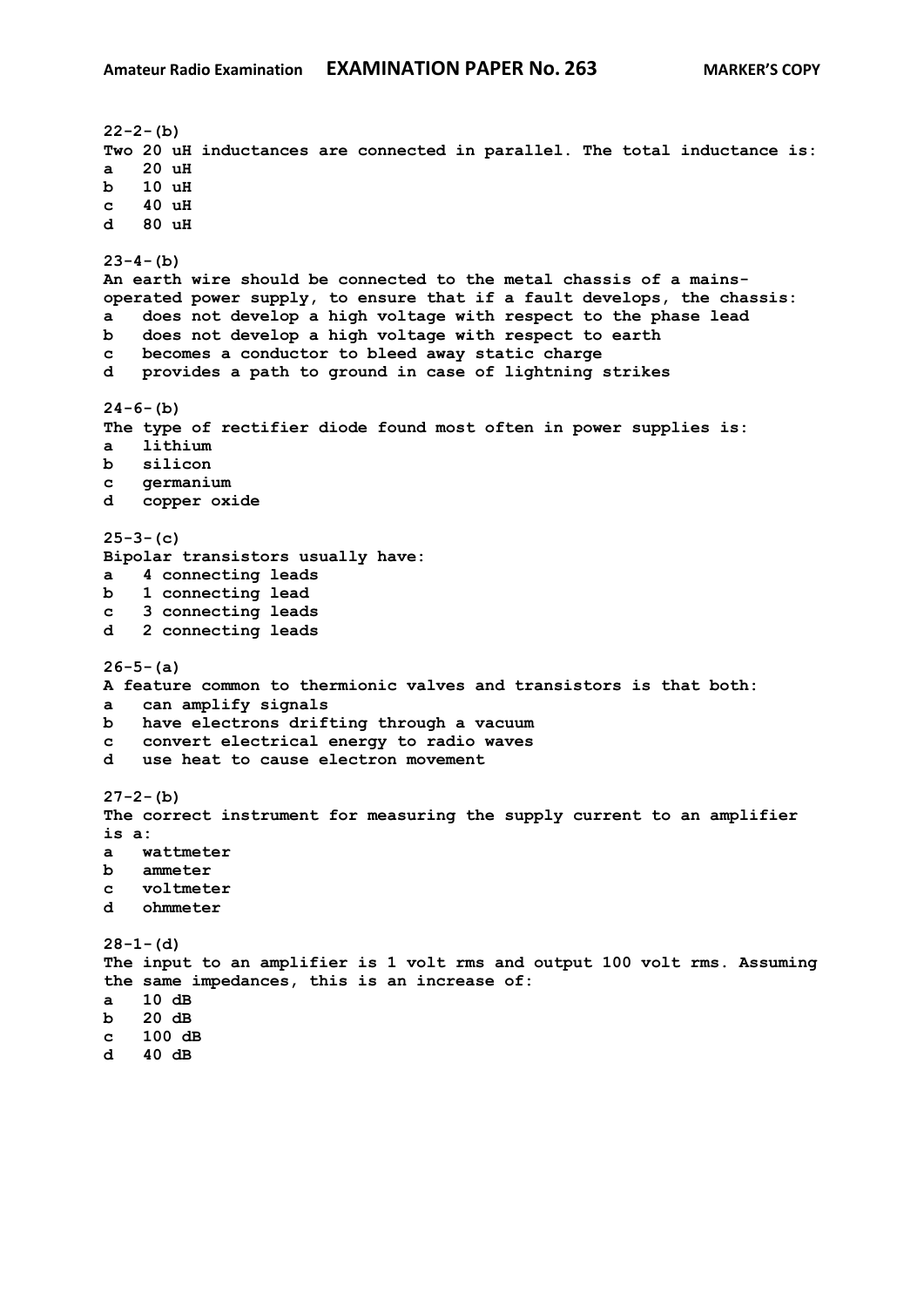**29-0-(d) In designing an HF station, you would use this to reduce the effects of harmonic radiation: a dummy load b antenna switch c SWR bridge d low pass filter 30-4-(c) In a frequency modulation receiver, this is located between the mixer and the intermediate frequency amplifier: a the limiter b the frequency discriminator c a filter d the radio frequency amplifier 31-7-(b) In a single sideband and CW receiver, the output from this is connected to the product detector: a the mixer b the beat frequency oscillator c the radio frequency amplifier d the audio frequency amplifier 32-8-(c) To receive Morse code signals, a BFO is employed in a superhet receiver to: a produce IF signals b beat with the local oscillator signal to produce sidebands c beat with the IF signal to produce an audio tone d produce an audio tone to beat with the IF signal 33-0-(d) This audio shaping network is added at an FM receiver to restore proportionally attenuated lower audio frequencies: a a pre-emphasis network b an audio prescaler c a heterodyne suppressor d a de-emphasis network 34-9-(b) A receiver squelch circuit: a automatically keeps the audio output at maximum level b silences the receiver speaker during periods of no received signal c provides a noisy operating environment d is not suitable for pocket-size receivers 35-4-(d) A double-conversion receiver designed for SSB reception has a beat frequency oscillator and: a one IF stage and one local oscillator b two IF stages and three local oscillators c two IF stages and one local oscillator d two IF stages and two local oscillators**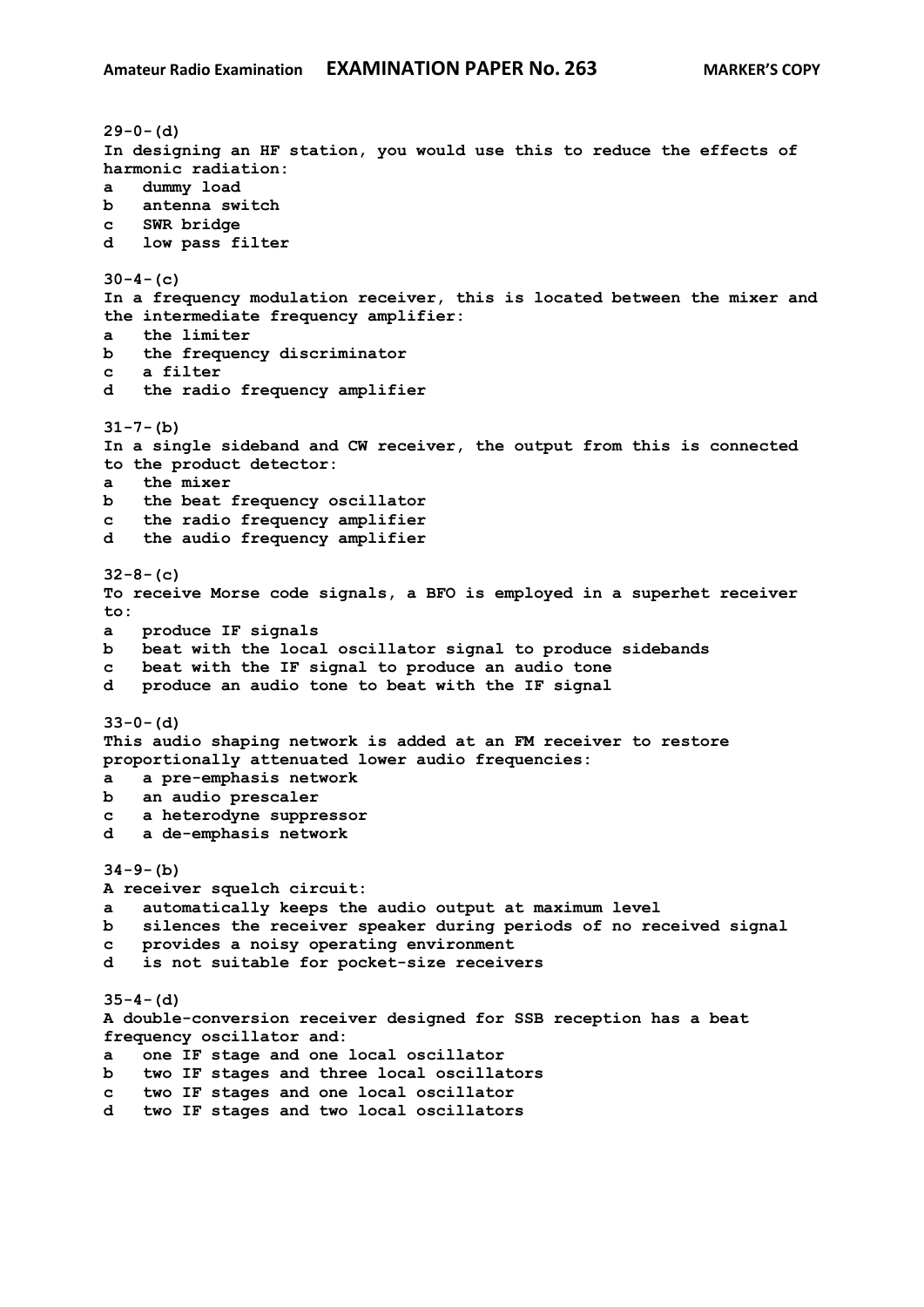**36-4-(c) Very low noise figures for a high frequency receiver are relatively unimportant because: a the received signal creates high noise levels b the use of SSB and CW on the HF bands overcomes the noise, regardless of the front end c external HF noise, man-made and natural, are higher than the internal noise generated by the receiver d the succeeding stages, when used on HF, are very noisy 37-4-(d) In an elementary frequency modulation transmitter, this is located between the oscillator and the power amplifier: a microphone b speech amplifier c modulator d frequency multiplier 38-7-(a) In a single sideband transmitter, the output of the variable frequency oscillator is connected to the: a mixer b antenna c balanced modulator d linear amplifier 39-2-(c) The following signal can be amplified using a non-linear amplifier: a SSB b AM c FM d DSBSC 40-9-(b) To minimise the radiation of one particular harmonic, one can use a: a resistor b wave trap in the transmitter output c high pass filter in the transmitter output d filter in the receiver lead 41-2-(c) A low pass filter will: a suppress sub-harmonics b always eliminate interference c reduce harmonics d improve harmonic radiation 42-4-(c) A full-wave DC power supply operates from the New Zealand AC mains. The ripple frequency is: a 25 Hz b 50 Hz c 100 Hz d 70 Hz**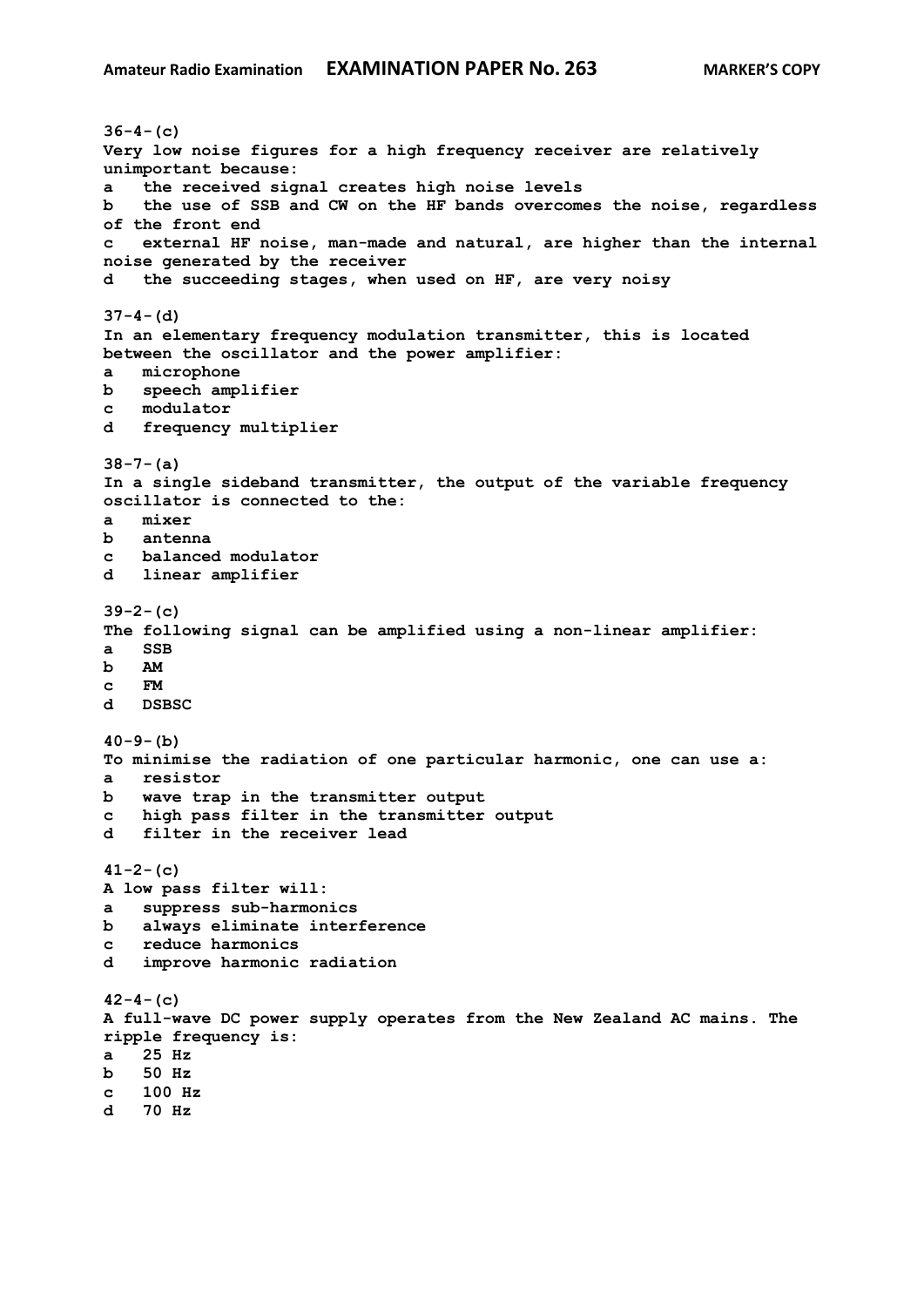**43-0-(d) A filter is used in a power supply to: a filter RF radiation from the output of the power supply b restore voltage variations c act as a 50 Hz tuned circuit d smooth the rectified waveform from the rectifier 44-8-(c) Before calling CQ on the HF bands, you should: a request that other operators clear the frequency b request a signal report from any station listening c listen first, then ask if the frequency is in use d use a frequency where many stations are already calling 45-0-(d) You are mobile and talking through a VHF repeater. The other station reports that you keep "dropping out". This means: a your signal is drifting lower in frequency b your voice is too low-pitched to be understood c you are not speaking loudly enough d your signal does not have enough strength to operate the repeater 46-4-(c) The "RIT" control on a transceiver: a reduces interference on the transmission b changes the frequency of the transmitter section without affecting the frequency of the receiver section c changes the frequency of the receiver section without affecting the frequency of the transmitter section d changes the transmitting and receiver frequencies by the same amount 47-3-(a) The question "who is calling me?" is asked by: a QRZ? b QRM? c QRP? d QRT? 48-7-(b) An RF transmission line should be matched at the transmitter end to: a prevent frequency drift b transfer maximum power to the antenna c overcome fading of the transmitted signal d ensure that the radiated signal has the intended polarisation 49-9-(b) If an antenna feedline must pass near grounded metal objects, the following type should be used: a 75 ohm twinlead b coaxial cable c 300 ohm twinlead d 600 ohm open-wire**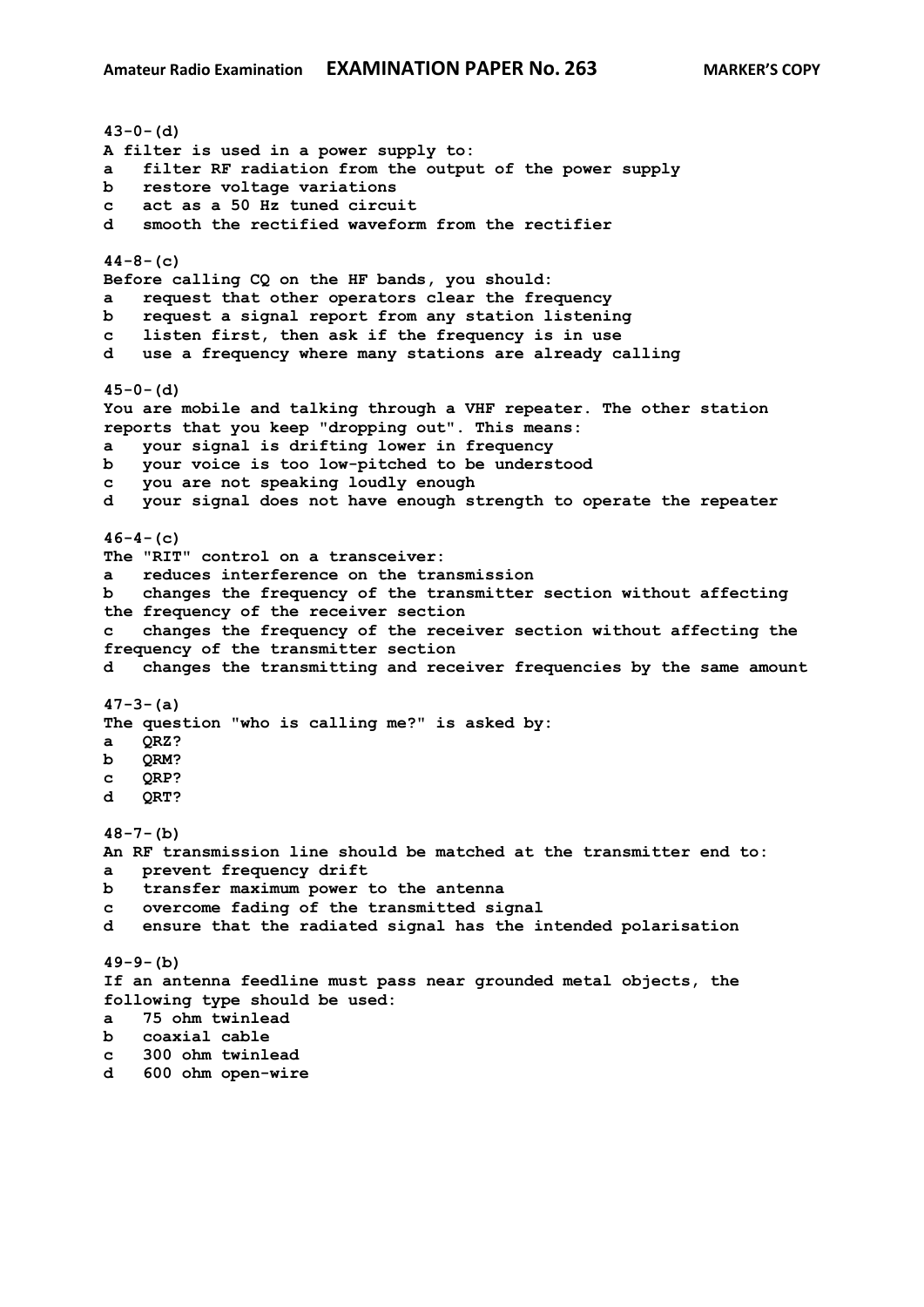**50-7-(b) The wavelength for a frequency of 25 MHz is: a 15 metres b 12 metres c 32 metres d 4 metres 51-7-(a) The purpose of a balun in a transmitting antenna system is to: a match unbalanced and balanced transmission lines b balance harmonic radiation c reduce unbalanced standing waves d protect the antenna system from lightning strikes 52-9-(a) A vertical antenna which uses a flat conductive surface at its base is the: a quarter-wave ground plane b vertical dipole c rhombic d long wire 53-0-(c) The main characteristic of a vertical antenna is that it: a requires few insulators b is very sensitive to signals coming from horizontal aerials c receives signals from all points around it equally well d is easy to feed with TV ribbon feeder 54-4-(d) The electric field of an electromagnetic wave is: a circular in its motion b out of phase with the magnetic field c maximum in the direction of motion d perpendicular to the direction of wave motion 55-0-(c) High frequency, long-distance propagation is most dependent on: a tropospheric reflection b ground reflection c ionospheric reflection d inverted reflection 56-0-(b) The speed of a radio wave: a varies indirectly to the frequency b is the same as the speed of light c is infinite in space d is always less than half the speed of light 57-3-(a) Which of the following is most likely to cause broad-band continuous interference: a poor commutation in an electric motor b an electric blanket switch c a refrigerator thermostat d a microwave transmitter**